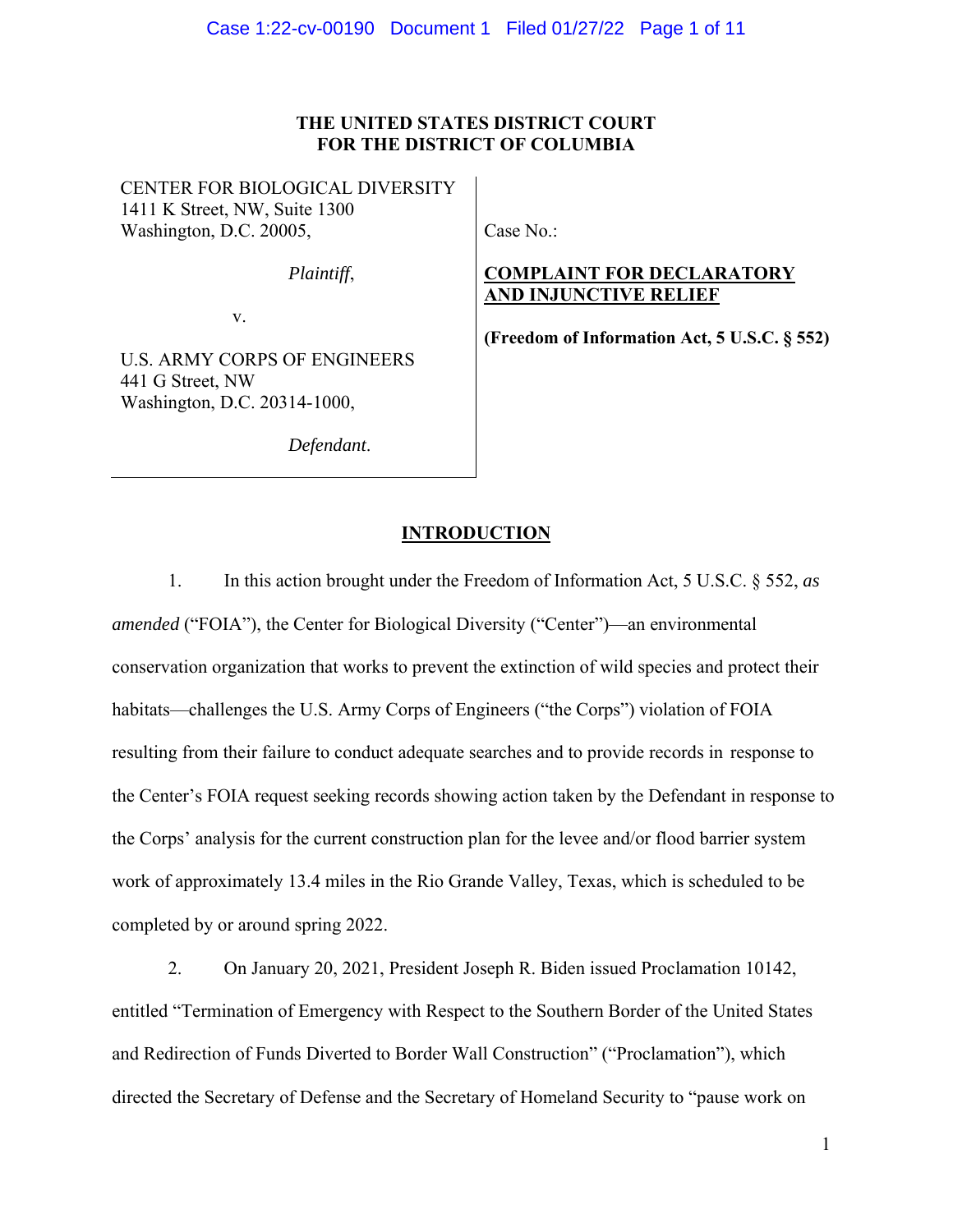## Case 1:22-cv-00190 Document 1 Filed 01/27/22 Page 2 of 11

each construction project on the southern border wall." 86 Fed. Reg. 7,225, Sec. 1(a)(i) (Jan. 20, 2021).

3. On June 9, 2021, the Department of Homeland Security ("DHS") stated that there was an exception to the pause including in the Rio Grande Valley of Texas where it will "construct and/or remediate approximately 13.4 miles of compromised levee." Border Wall Plan Pursuant to Presidential Proclamation 10142, U.S. Department of Homeland Security at Sec. II (June 9, 2021). DHS noted it would not engage in any environmental review. *Id*.

4. As of the filing of this complaint, the Defendant has failed to produce any records responsive to the Center's FOIA request, which the Center submitted on October 5, 2021.

5. Prompt access to these records is necessary to effectuate FOIA's purpose of transparency. Thus, the Center seeks from the Court declaratory relief establishing that the Defendant has violated FOIA and injunctive relief directing Defendant to conduct an adequate search that uses the date of the search as the cut-off date and to release any improperly withheld records, including all reasonably segregable portions of any lawfully exempt records, without any further delay.

# **JURISDICTION AND VENUE**

6. This Court has jurisdiction over this matter pursuant to 5 U.S.C.  $\S$  552(a)(4)(B) and 28 U.S.C. § 1331.

7. Venue is proper in this Court pursuant to 5 U.S.C. § 552(a)(4)(B) and 28 U.S.C.  $§$  1391(e).

8. Injunctive relief is appropriate under 5 U.S.C. § 552(a)(4)(B) and 28 U.S.C. § 2202. Declaratory relief is appropriate under 28 U.S.C. § 2201.

2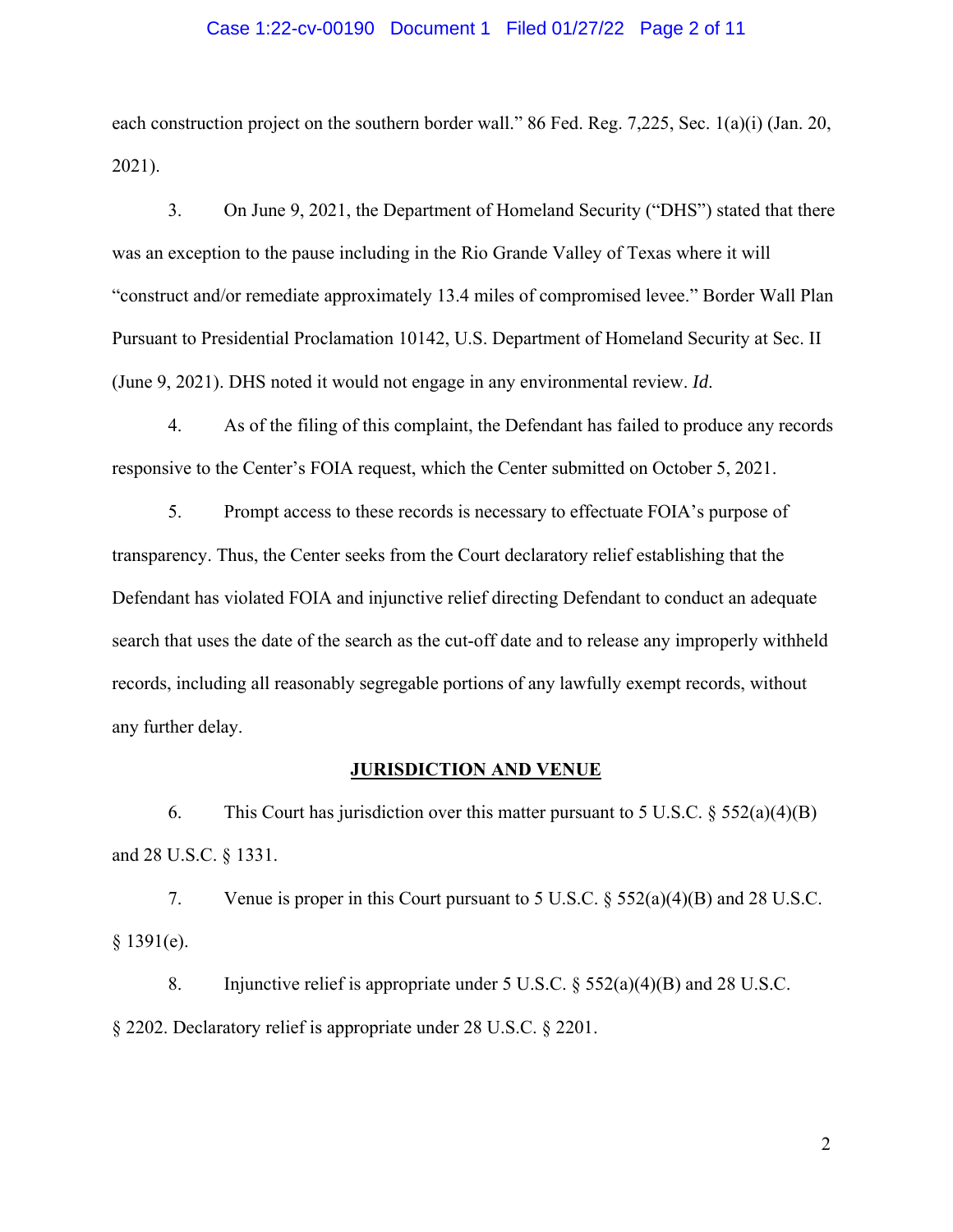#### **PARTIES**

9. Plaintiff CENTER FOR BIOLOGICAL DIVERSITY is a national, non-profit conservation organization with offices throughout the United States. The Center has more than 74,000 members. The Center and its members are harmed by the Defendant's violations of FOIA, as such violations preclude the Center from gaining a full understanding of the ongoing border wall construction in Rio Grande Valley, Texas, especially since DHS stated it would not engage in any environmental review. The Defendant's failures to comply with FOIA harms the Center's ability to provide full, accurate and current information to the public on a matter of public interest. Absent this information, the Center cannot advance its mission to protect native species and their habitat.

10. Defendant U.S. ARMY CORPS OF ENGINEERS is a federal agency within the Department of Defense. The Corps is in possession and control of the records that the Center seeks, and as such, it is subject to FOIA pursuant to 5 U.S.C. § 552(f). The Corps is a federal entity responsible for applying and implementing the federal laws and regulations at issue in this complaint.

### **STATUTORY BACKGROUND**

11. FOIA's basic purpose is for government transparency. FOIA requires federal agencies to release requested records to the public unless one or more specific statutory exemptions applies. 5 U.S.C.  $\S$  552(b)(1)-(9).

12. Within 20 working days of receiving a FOIA request, an agency must determine if it will release requested records and notify the requester of its determination and the reasons therefor, the right to seek assistance from the FOIA Public Liaison, and the right to appeal an adverse agency determination. *Id*. § 552(a)(6)(A)(i).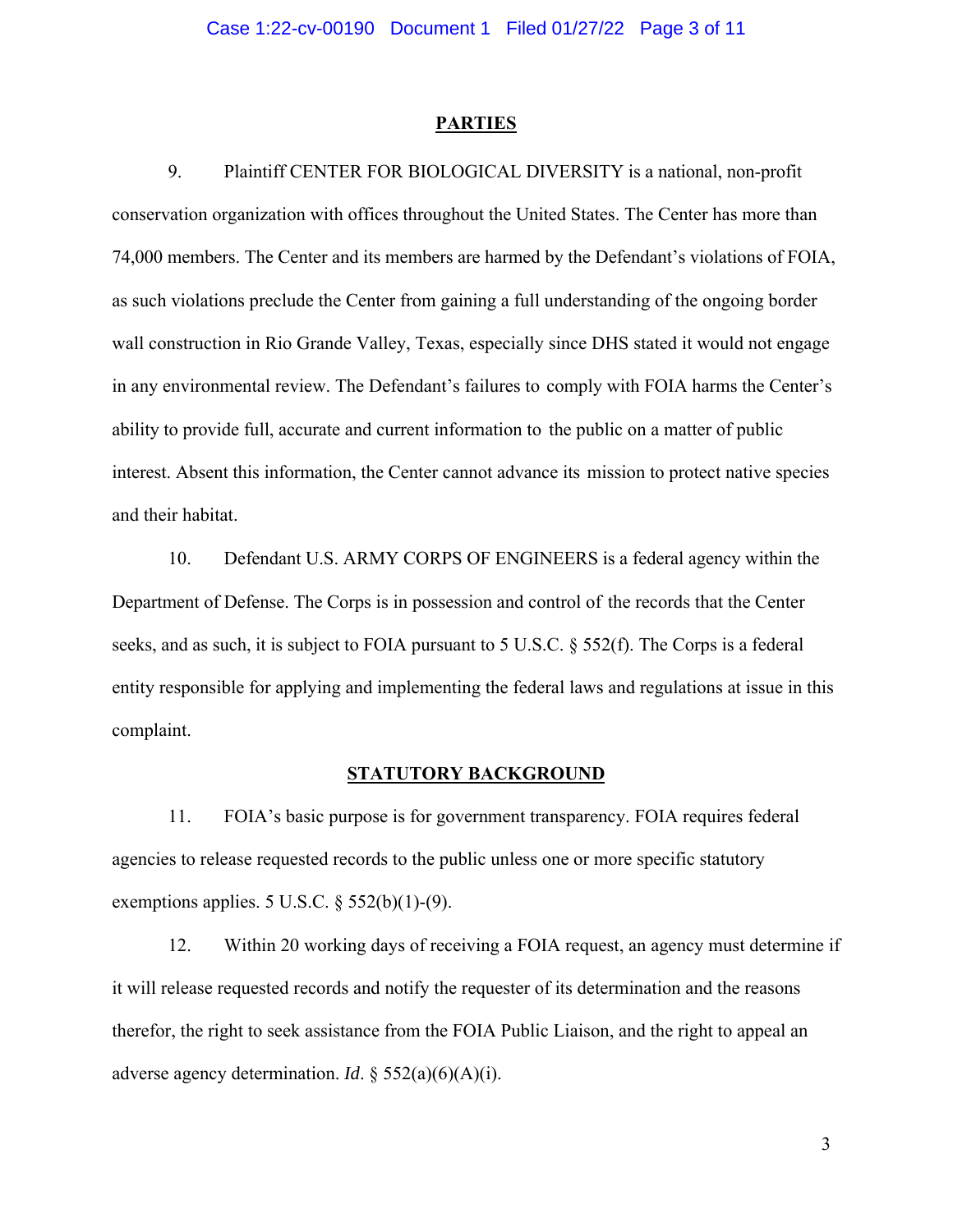## Case 1:22-cv-00190 Document 1 Filed 01/27/22 Page 4 of 11

13. Only in "unusual circumstances" may an agency extend the time to make a final determination by no more than 10 additional working days, but it must provide written notice to the requester setting forth the unusual circumstances for the extension and "the date on which a determination is expected to be dispatched." *Id*. § 552(a)(6)(B)(i). If the agency provides written notice that the request cannot be processed within the specified time limit, the agency shall provide "an opportunity to limit the scope of the request so that it may be processed within" the statutory time limit or "an opportunity to arrange with the agency an alternative time frame for processing the request or a modified request" and shall make available its FOIA Public Liaison to "assist in the resolution of any disputes between the requester and the agency." *Id*.

#### $§ 552(a)(6)(B)(ii).$

14. FOIA requires each agency to make reasonable efforts to search for records in a manner that is reasonably calculated to locate records that are responsive to the FOIA request. *Id*. § 552(a)(3)(C)-(D). Using the date of a FOIA request as the cut-off date for its search is not always reasonable, while using the date that the agency commences its search has consistently been found to be reasonable.

15. FOIA requires federal agencies to promptly disclose requested records. *Id*.  $\S$  552(a)(3)(A), (a)(6)(C)(i).

16. In certain limited instances, records may be withheld pursuant to nine specific exemptions. *Id*. § 552(b). These exemptions must be narrowly construed in light of FOIA's dominant objective of disclosure, not secrecy.

17. FOIA places the burden on the agency to prove that it may withhold responsive records from a requester. *Id*. § 552(a)(4)(B).

4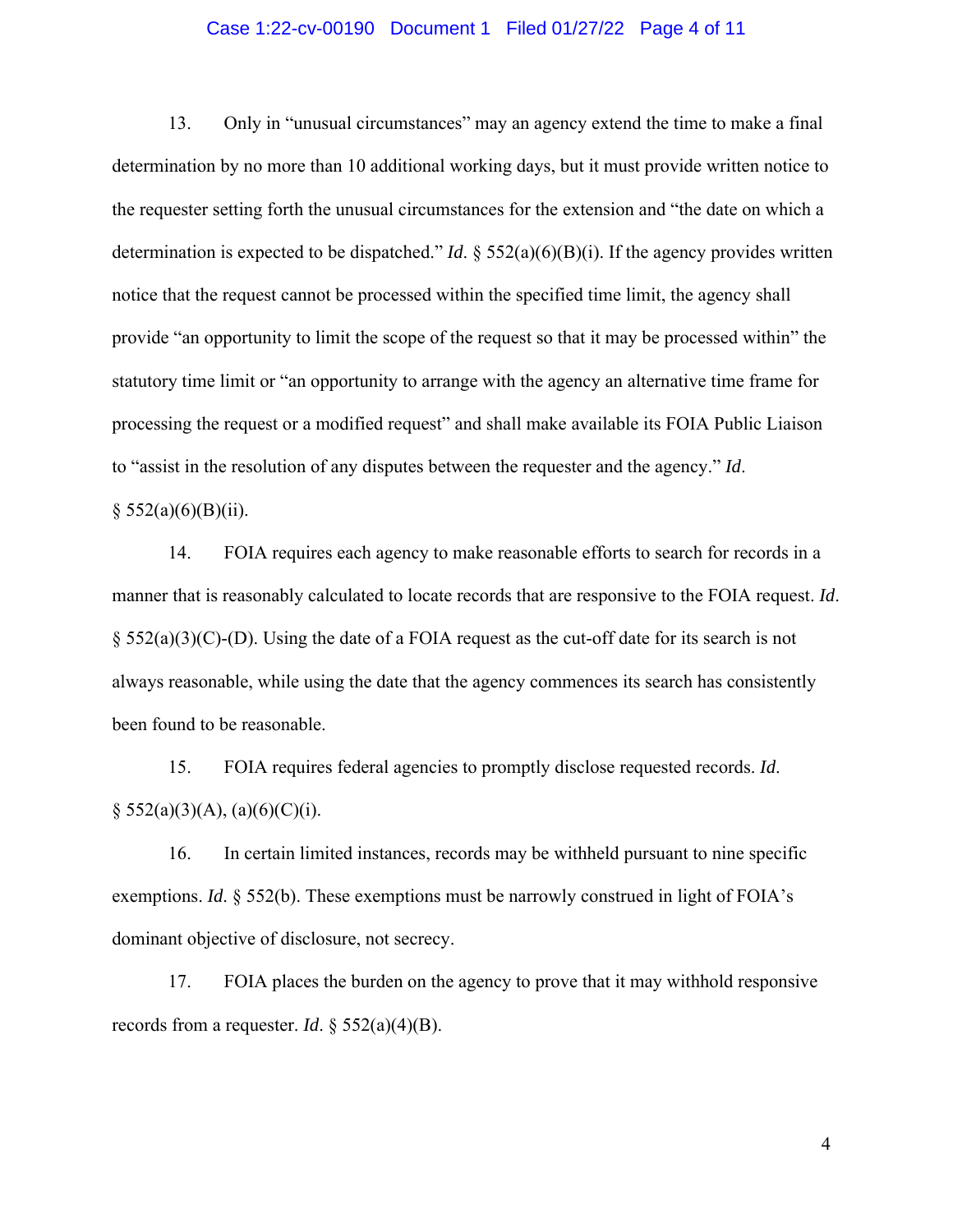## Case 1:22-cv-00190 Document 1 Filed 01/27/22 Page 5 of 11

18. FOIA provides this Court jurisdiction "to enjoin the agency from withholding agency records and to order the production of any agency records improperly withheld from the complainant." *Id*. § 552(a)(4)(B).

# **FACTUAL BACKGROUND**

#### **A. Background to the FOIA Request**

19. On January 25, 2017, President Donald J. Trump issued Executive Order No. 13767, entitled "Border Security and Immigration Enforcement Improvement" ("Executive Order"), which directed DHS to construct a "secure, contiguous, and impassable physical barrier" along the entirety of the nearly 2,000 mile-long U.S.-Mexico border.

20. In 2018 and 2019, Secretary Kirstjen M. Nielsen and Acting Secretary Kevin K. McAleenan proposed construction of the Rio Grande Valley Sector Project, which would result in approximately 24.6 miles of new border wall construction in Cameron and Hidalgo Counties, in south Texas.

21. The new border wall construction, "where no barriers currently exist," consists of 18-foot tall bollard fencing atop vertical concrete river levees, bounded by a 150-foot-wide "enforcement zone" on the river facing side of the barrier that will be cleared of vegetation. The wall will also be accompanied by road construction for law enforcement and private property owners, and installation of 24-7 stadium-style, high-intensity lighting, cameras, and sensors. 83 Fed. Reg. 51,472 (Oct. 11, 2018); 84 Fed. Reg. 45,787 (Aug. 30, 2019); 84 Fed. Reg. 52,118 (Oct. 1, 2019); and 84 Fed. Reg. 58,400 (Oct. 31, 2019).

22. On January 20, 2021, President Joseph R. Biden issued Proclamation 10142, entitled "Termination of Emergency with Respect to the Southern Border of the United States and Redirection of Funds Diverted to Border Wall Construction" ("Proclamation"), which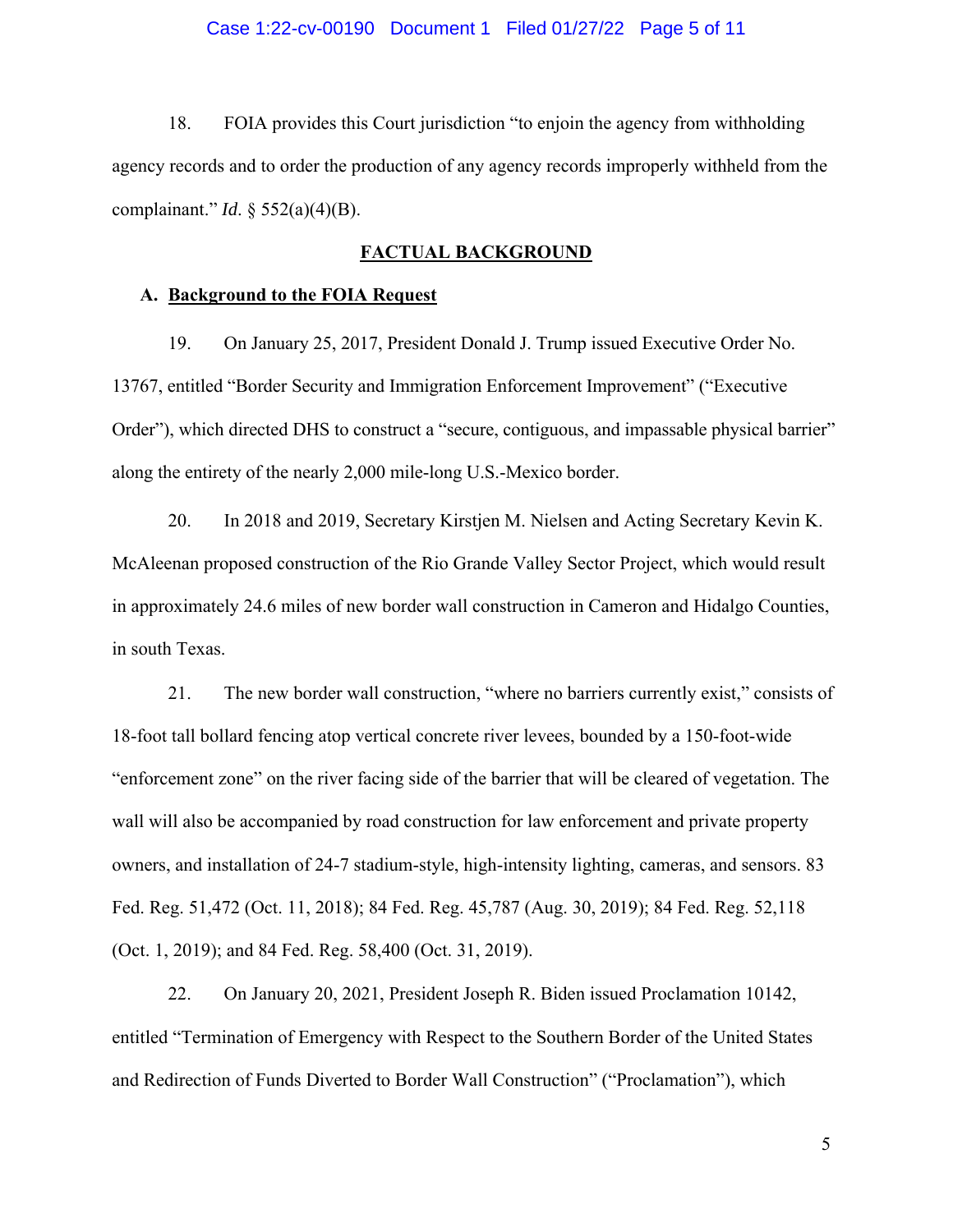### Case 1:22-cv-00190 Document 1 Filed 01/27/22 Page 6 of 11

directed the Secretary of Defense and the Secretary of Homeland Security to "pause work on each construction project on the southern border wall." The Proclamation allows an exception to the pause "for urgent measures needed to avert immediate physical dangers."

23. On April 30, 2021, DHS announced steps to repair the holes in the Rio Grande Valley's Flood Barrier System, which occurred during the Trump administration's efforts to build border levee wall. DHS stated it would "quickly repair" the flood barrier system and noted "[t]his work will not involve expanding the border barrier." DHS Announces Steps to Protect Border Communities from Wall Construction, DHS (Apr. 30, 2021).

24. On June 9, 2021, DHS stated "while remaining consistent with President Biden's commitment that 'no more American taxpayer dollars [should] be diverted to construct a border wall'" that there was an exception to the pause including in the Rio Grande Valley of Texas where it will "construct and/or remediate approximately 13.4 miles of compromised levee." Border Wall Plan Pursuant to Presidential Proclamation 10142, U.S. Department of Homeland Security at Sec. II (June 9, 2021). DHS noted it would not engage in any environmental review as it was relying on the previously issued waivers under section 102 of the Illegal Immigration Reform and Immigrant Responsibility Act and the levee work would be funded from the FY 2021 appropriations for border barrier funding. *Id*. at Sec. II, Sec. IV.

#### **B. FOIA Request: 22-0002/FP-22-000608**

25. On October 5, 2021, the Center submitted a FOIA request to the Corps' FOIA email address FOIA-SWF@usace.army.mil. In that request, the Center sought "[t]he Corps' analysis for the current construction plan for the levee and/or flood barrier system work of approximately 13.4 miles in the Rio Grande Valley, Texas, which is scheduled to be completed by or around spring 2022."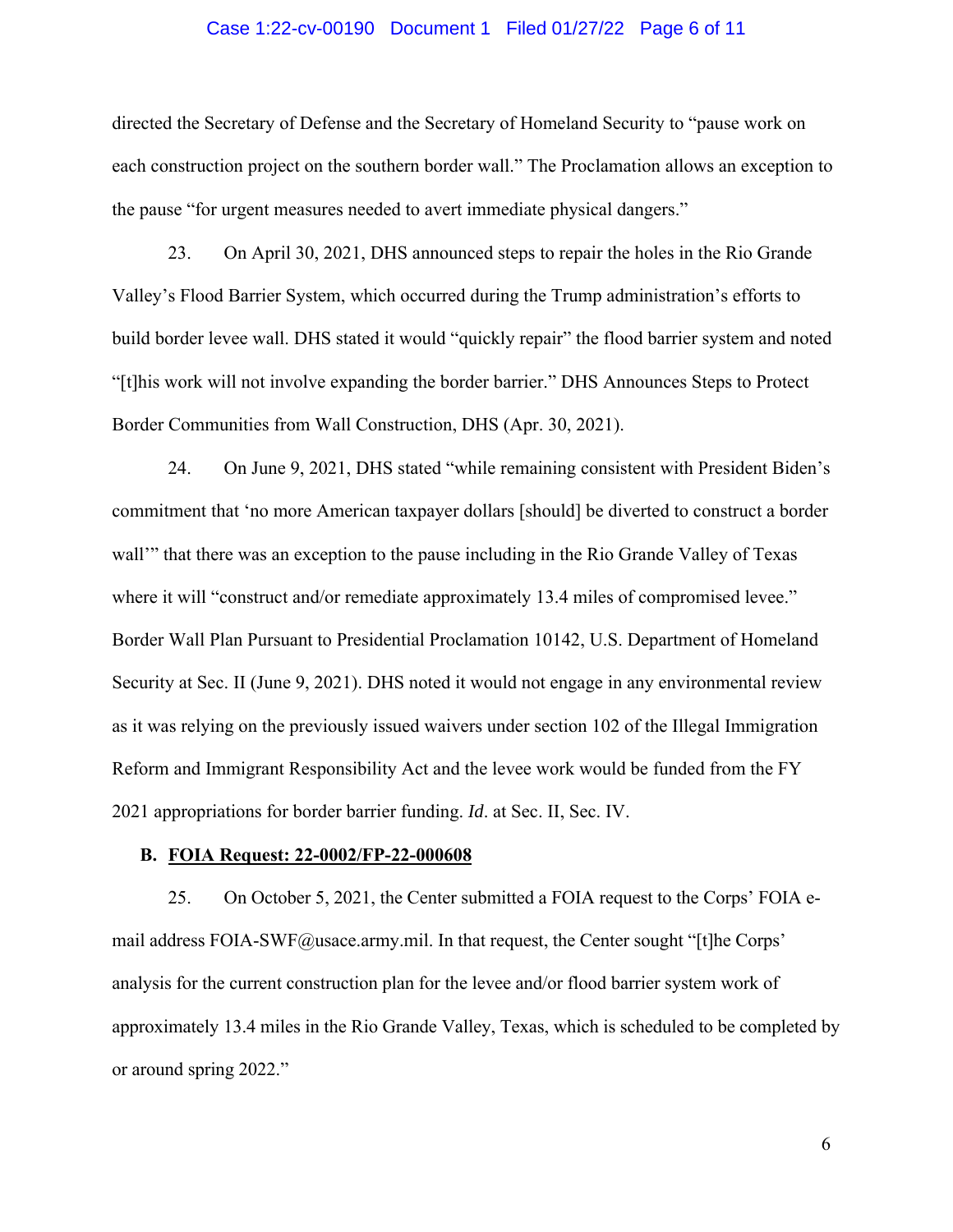## Case 1:22-cv-00190 Document 1 Filed 01/27/22 Page 7 of 11

26. On November 4, 2021, after receiving no further communications from the Corps, the Center sent a letter notifying the Corps that it had violated FOIA by failing to make a final determination on the Center's FOIA request within FOIA's statutory deadline and offering to assist in any way.

27. On November 5, 2021, the Corps acknowledged the Center's letter and email sent on November 4, 2021, and the Center's FOIA request received on October 5, 2021. The Corps assigned it tracking number 22-0002/FP-22-000608 and stated that "'Border' FOIAs are processed a little differently from regular FOIAs in that they must be coordinated with other offices within the Corps of Engineers, as well as other Agencies. With that being said, there will be a delay in the processing of this request."

28. As of the date of this complaint, which is 56 workdays after the 20-workday determination deadline of November 3, 2021, the Center has received no records and no additional communications from the Corps regarding the Center's FOIA request.

29. In connection with the Center's FOIA request, the Corps has not requested additional information from the Center or notified the Center of any "unusual circumstances" that prevent it from complying with FOIA's deadline for a determination. 5 U.S.C. § 552(a)(6)(A)- (B).

30. The Corps' failure to conduct an adequate search for responsive records and failure to provide all responsive records to the Center undermine FOIA's primary purpose of transparency and openness in government.

31. The Center has been required to expend resources to prosecute this action.

7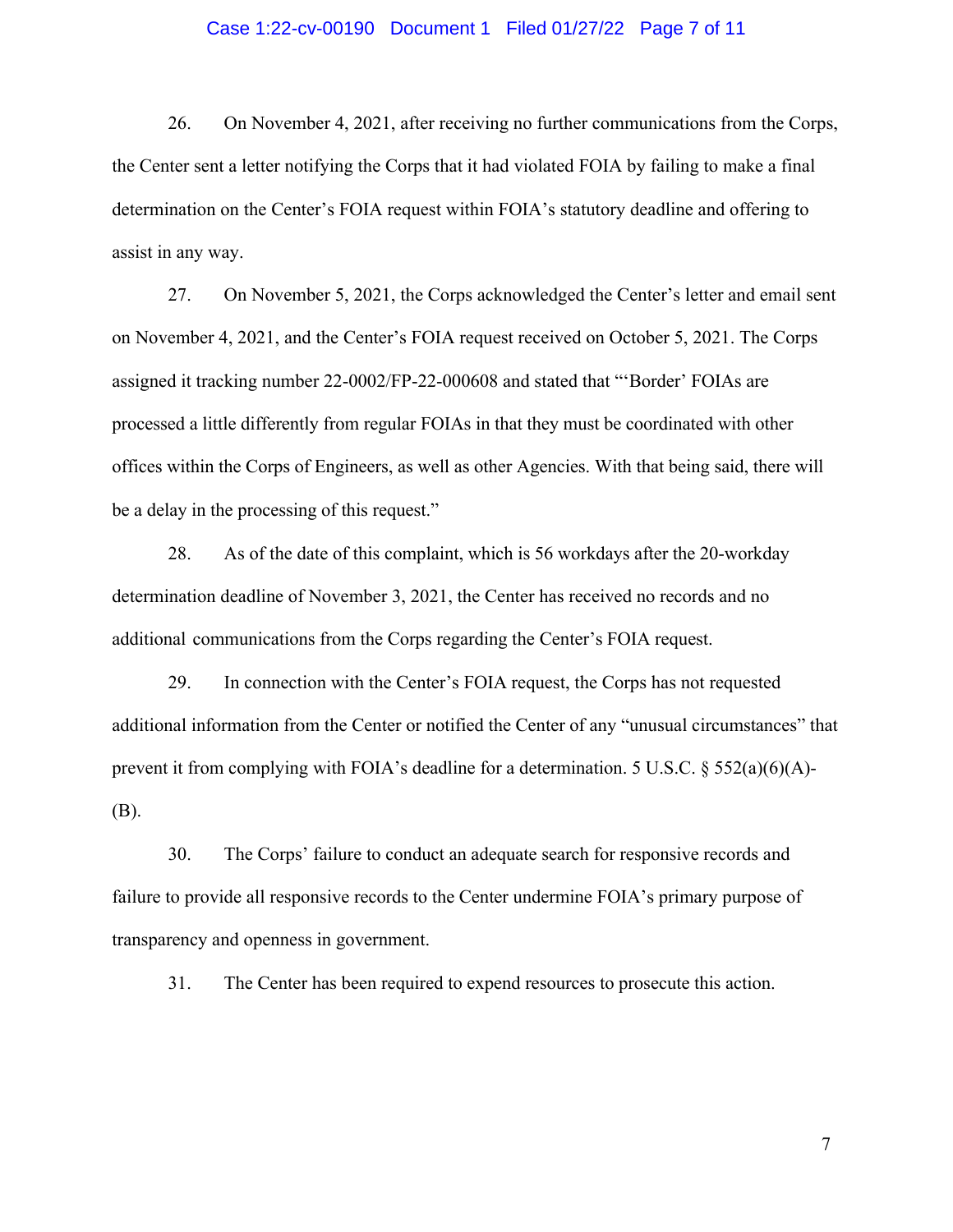# **CLAIMS FOR RELIEF**

# **FIRST CLAIM FOR RELIEF VIOLATION OF THE FREEDOM OF INFORMATION ACT**

Failure to Conduct an Adequate Search for Records Responsive to the FOIA Request

32. Plaintiff re-alleges and incorporates by reference the allegations made in all preceding paragraphs.

33. The Center has a statutory right to have the Corps process its FOIA request in a manner that complies with FOIA. 5 U.S.C.  $\S$  552(a)(3).

34. The Corps violated the Center's rights in this regard when it unlawfully failed to undertake a search that is reasonably calculated to locate all records that are responsive to the Center's FOIA request.

35. Based on the nature of the Center's organizational activities, it will undoubtedly continue to employ FOIA's provisions in record requests to the Corps in the foreseeable future.

36. The Center's organizational activities will be adversely affected if the Corps continues to violate FOIA's requirement to undertake a search that is reasonably calculated to locate records that are responsive to the Center's FOIA request.

37. Unless enjoined and made subject to a declaration of the Center's legal rights by this Court, the Corps will continue to violate the Center's rights to receive public records under FOIA.

# **SECOND CLAIM FOR RELIEF VIOLATION OF THE FREEDOM OF INFORMATION ACT**

# Failure to Promptly Disclose Records Responsive to FOIA Request

38. Plaintiff re-alleges and incorporates by reference the allegations made in all preceding paragraphs.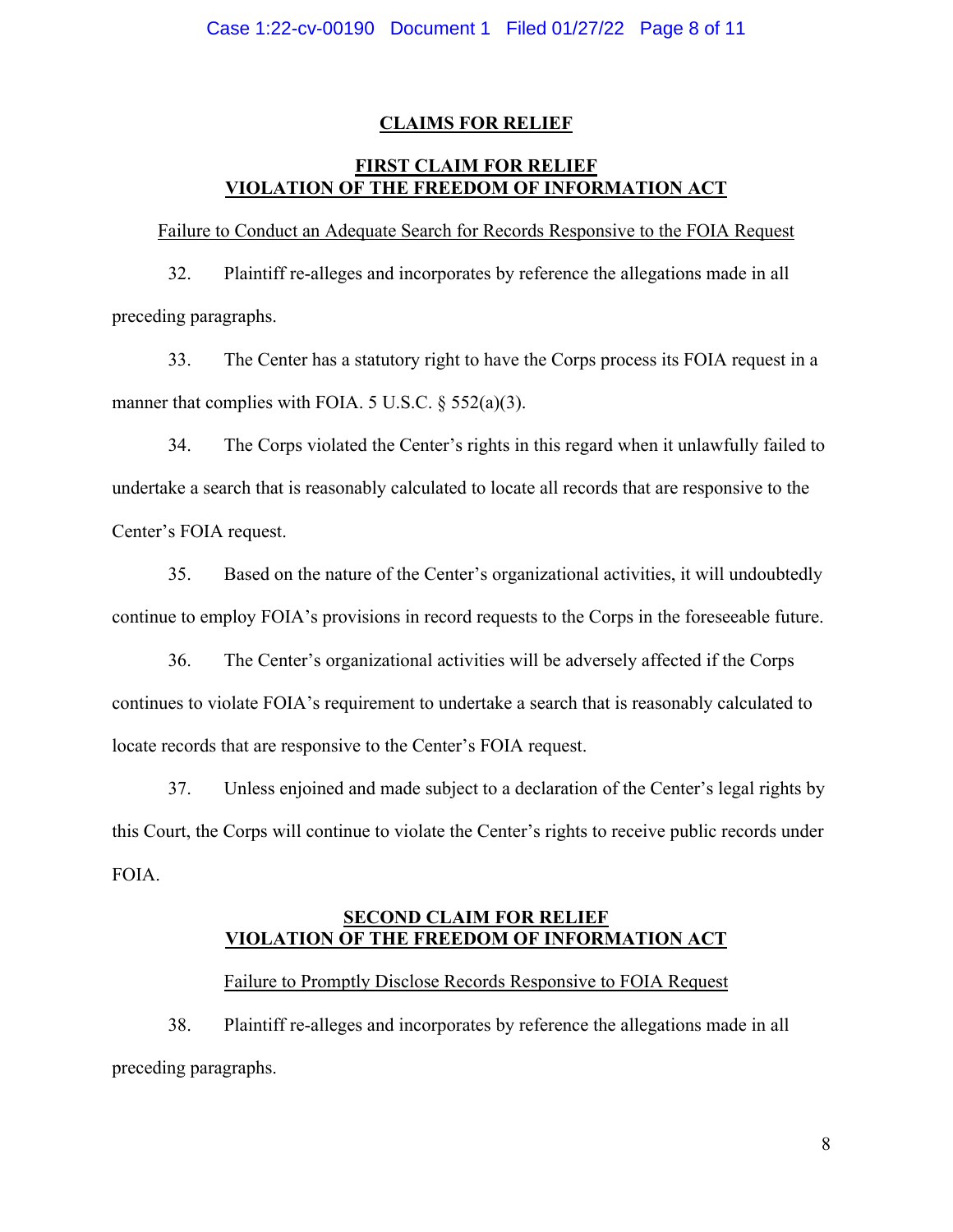## Case 1:22-cv-00190 Document 1 Filed 01/27/22 Page 9 of 11

39. The Corps violated FOIA and the Corps' implementing regulations for FOIA by failing to promptly disclose records that are responsive to the Center's FOIA request.

40. None of FOIA's statutory exemptions apply to the records that the Center seeks.

41. The Center has a statutory right to the records it seeks.

42. Based on the nature of the Center's organizational activities, it will undoubtedly continue to employ FOIA's provisions in record requests to the Corps in the foreseeable future.

43. The Center's organizational activities will be adversely affected if the Corps continues to violate FOIA's disclosure provisions as it has in this case.

44. Unless enjoined and made subject to a declaration of Plaintiff's legal rights by this Court, the Corps will continue to violate Plaintiff's rights to receive public records under FOIA.

# **THIRD CLAIM FOR RELIEF VIOLATION OF THE FREEDOM OF INFORMATION ACT**

Failure to Provide Reasonably Segregable Portions of Any Lawfully Exempt Records

45. Plaintiff re-alleges and incorporates by reference the allegations made in all preceding paragraphs.

46. The Center has a statutory right to any reasonably segregable portion of a record that contains information that is subject to any of FOIA's exemptions. 5 U.S.C. § 552(b).

47. The Corps violated the Center's rights in this regard by unlawfully withholding reasonably segregable portions of any lawfully exempt records that are responsive to the Center's FOIA request.

48. Based on the nature of the Center's organizational activities, it will undoubtedly continue to employ FOIA's provisions in record requests to the Corps in the foreseeable future.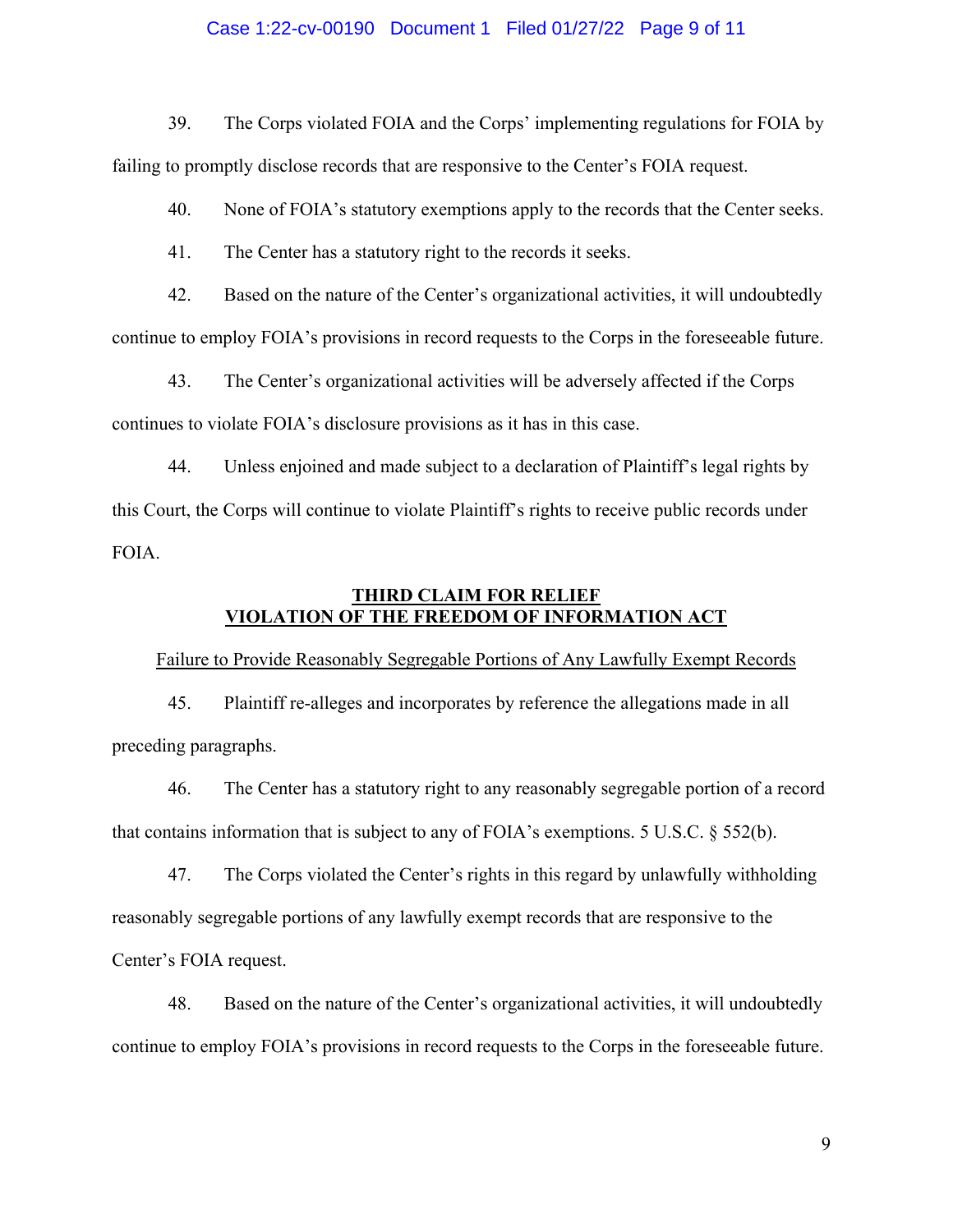## Case 1:22-cv-00190 Document 1 Filed 01/27/22 Page 10 of 11

49. The Center's organizational activities will be adversely affected if the Corps is allowed to continue violating FOIA's disclosure provisions as it has in this case.

50. Unless enjoined and made subject to a declaration of the Center's legal rights by this Court, the Corps will continue to violate the Center's rights to receive public records under FOIA.

# **PRAYER FOR RELIEF**

WHEREFORE, Plaintiff prays that this Court:

1. Order Defendant to conduct a search that is reasonably calculated to locate all records responsive to Plaintiff's FOIA request, with the cut-off date for such search being the date the search is conducted, and to provide Plaintiff with all responsive records and reasonably segregable portions of lawfully exempt records sought in this action.

2. Declare that Defendant's failure to undertake a search that is reasonably calculated to locate all records that are responsive to Plaintiff's FOIA request, as alleged above, is unlawful under FOIA, 5 U.S.C.  $\S$  552(a)(6)(A)(i).

3. Declare that Defendant's failure to disclose the requested records to Plaintiff, as alleged above, is unlawful under FOIA, 5 U.S.C.  $\S$  552(a)(6)(A)(i).

4. Declare that Defendant's failure to provide Plaintiff with reasonably segregable portions of records which may be lawfully subject to a FOIA exemption, as alleged above, is unlawful under FOIA, 5 U.S.C. § 552(a)(6), 552(a)(7).

5. Award Plaintiff its costs and reasonable attorney fees pursuant to 5 U.S.C.  $§$  552(a)(4)(E).

6. Grant such other and further relief as the Court may deem just and proper.

\* \* \*